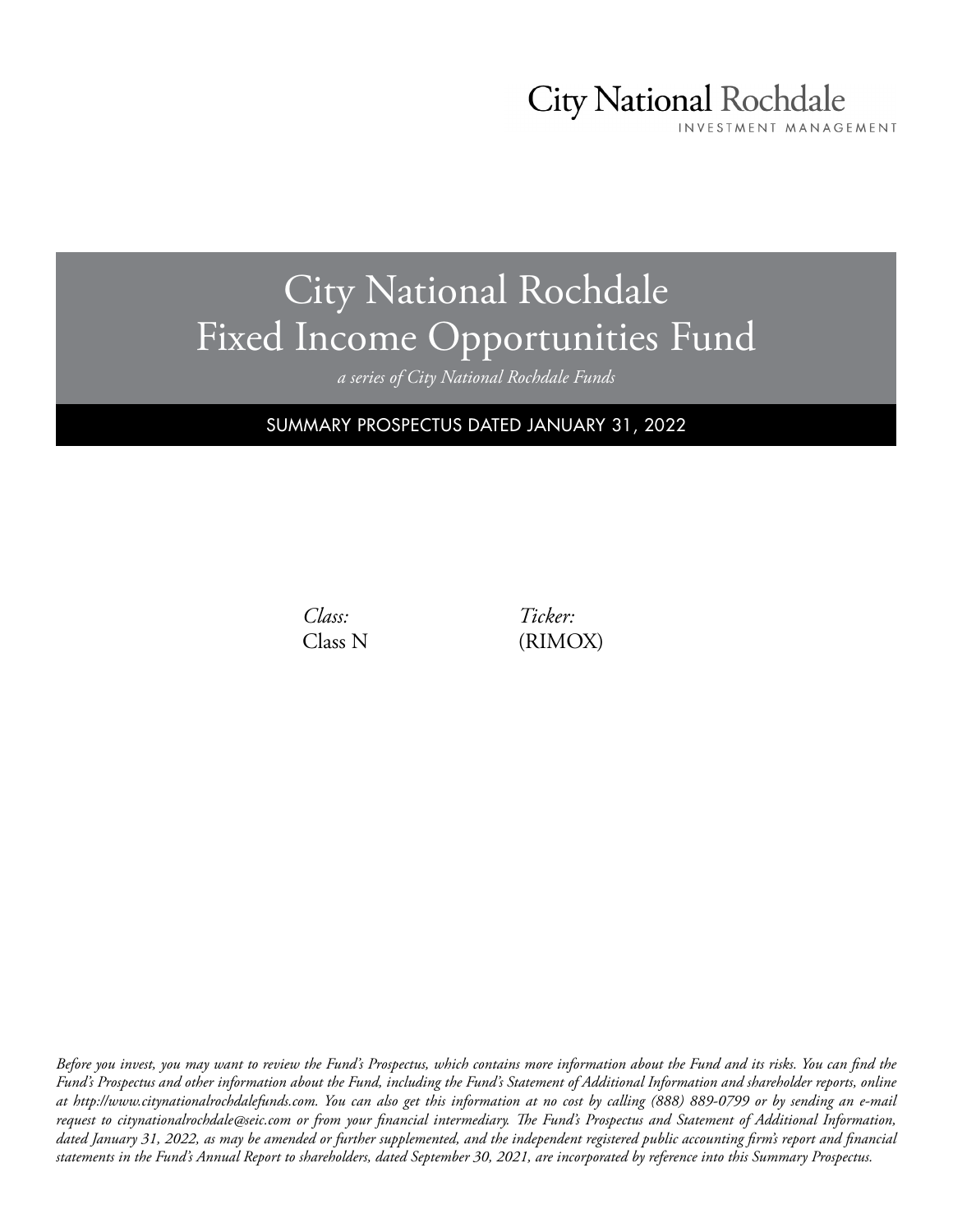### City National Rochdale Fixed Income Opportunities Fund

#### INVESTMENT GOAL

The City National Rochdale Fixed Income Opportunities Fund (the "Fixed Income Opportunities Fund" or the "Fund") seeks a high level of current income.

#### FEES AND EXPENSES OF THE FUND

The table below describes the fees and expenses you may pay if you buy, hold, and sell shares of the Fixed Income Opportunities Fund. You may pay other fees, such as brokerage commissions and other fees to financial intermediaries, which are not reflected in the table and example below.

#### **Annual Fund Operating Expenses**

(expenses that you pay each year as a percentage of the value of your investment)

|                                      | Class N  |
|--------------------------------------|----------|
| Management Fees                      | 0.50%    |
| Distribution (12b-1) Fee             | 0.25%    |
| Other Expenses                       |          |
| Shareholder Servicing Fee            | 0.25%    |
| Other Fund Expenses                  | $0.10\%$ |
| <b>Total Other Expenses</b>          | 0.35%    |
| Acquired Fund Fees and Expenses      | 0.02%    |
| Total Annual Fund Operating Expenses | 1.12%    |

#### EXAMPLE

This Example is intended to help you compare the cost of investing in the Fixed Income Opportunities Fund with the cost of investing in other mutual funds.

The Example assumes that you invest \$10,000 in the Fund for the time periods indicated and then redeem all of your shares at the end of those periods. The Example also assumes that your investment has a 5% return each year and that the Fund's operating expenses remain the same. Although your actual costs may be higher or lower, based on these assumptions, your costs would be:

|         | Year | 3 Years              | Years      | 10 Years |
|---------|------|----------------------|------------|----------|
| Class N |      | 356<br>$\mathcal{S}$ | -617<br>\$ | \$1,363  |

#### PORTFOLIO TURNOVER

The Fund pays transaction costs, such as commissions, when it buys and sells securities (or "turns over" its portfolio). A higher portfolio turnover rate may indicate higher transaction costs and may result in higher taxes when Fund shares are held in a taxable account. These costs, which are not reflected in annual fund operating expenses or in the example, affect the Fund's performance. During its most recent fiscal year, the portfolio turnover rate of the Fund was 117% of the average value of its portfolio.

#### PRINCIPAL INVESTMENT STRATEGIES

Under normal conditions, the Fund invests at least 80% of its net assets (plus any borrowing for investment purposes) in fixed income securities. The Fund invests in both fixed rate and floating rate fixed income securities and may invest in fixed income securities of any credit rating. The Fund seeks to invest its net assets opportunistically across a broad spectrum of income yielding securities, including without limitation collateralized loan obligations ("CLOs"). The Fund expects to have exposure to high yield bonds (commonly known as "junk" bonds), first- and second-lien senior floating rate loans and other floating rate debt securities, bonds issued by sovereign issuers or quasi-sovereign issuers (i.e., entities that are fully guaranteed, or 100% directly or indirectly owned or controlled, by sovereign entities), and domestic and foreign corporate bonds including asset-backed securities, bank loans, zero coupon obligations, pay-in-kind bonds and trust preferred securities. The Fund also invests in agency and non-agency mortgage-backed securities and asset-backed securities. The Fund's portfolio managers determine the portion of the Fund's assets invested in each income-based asset class. The Fund's foreign investments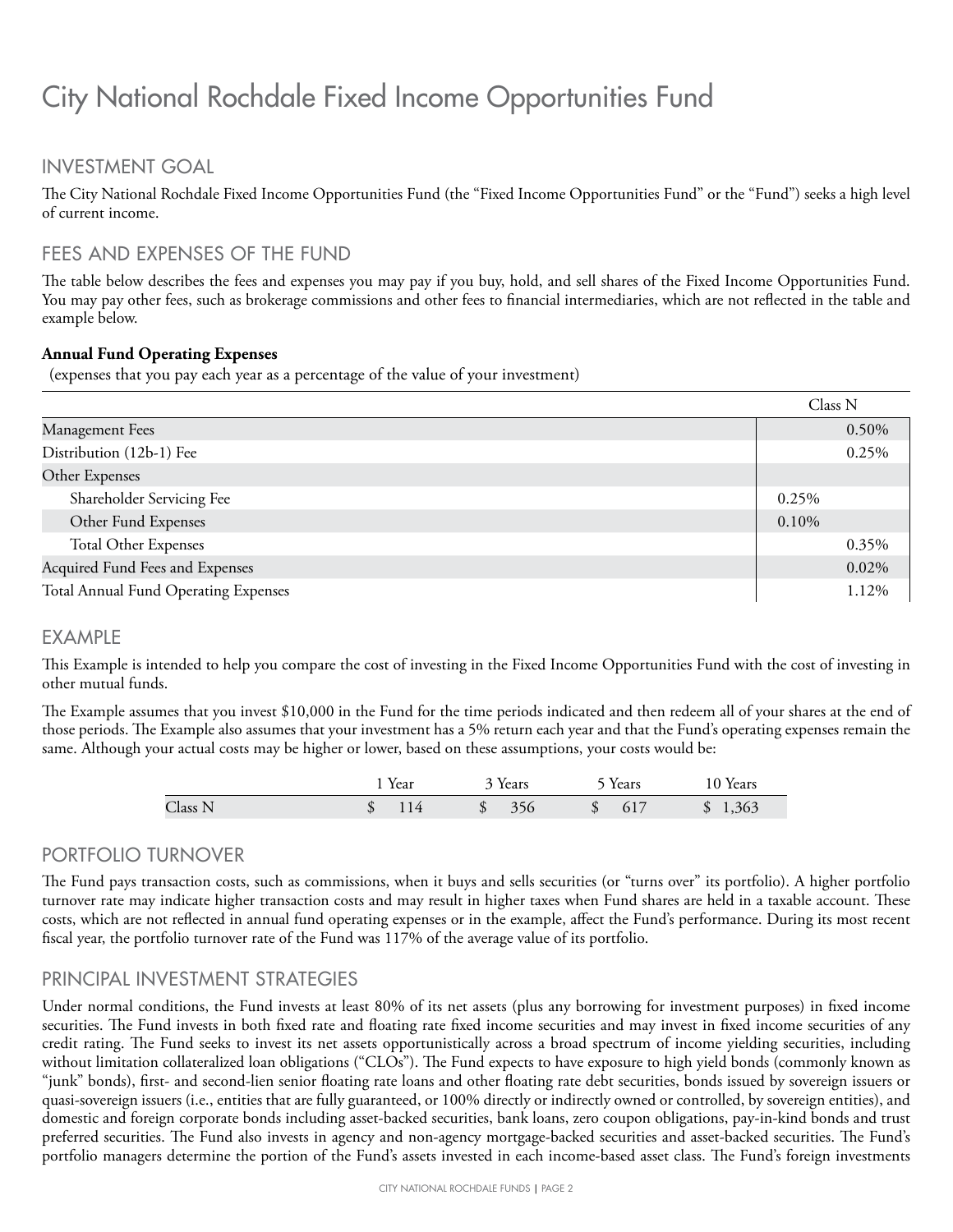include investments in companies that are operating principally in emerging market or frontier market countries. The Fund considers a company to be operating principally in an emerging market or frontier market if (i) the company is incorporated or has its principal business activities in such a market or (ii) the company derives 50% or more of its revenues from, or has 50% or more of its assets in, such a market. The Fund considers a country to be an emerging market country if it has been determined by an international organization, such as the World Bank, to have a low to middle income economy. The Fund considers a country to be a frontier market country if it is included in the MSCI Frontier Markets Index. The Fund's foreign investments may be denominated in U.S. dollars or in local currencies.

The Fund also invests in other income-producing securities consisting of preferred stocks, high dividend paying stocks, securities issued by other investment companies (including exchange-traded funds ("ETFs"), and money market funds), and money market instruments. Up to 100% of the Fund's assets may be held in instruments that are rated below investment grade by either by Standard & Poor's Ratings Services ("Standard & Poor's") or Moody's Investors Service, Inc. ("Moody's"), or in unrated securities determined by City National Rochdale, LLC (the "Adviser"), the Fund's investment adviser, or a Fund sub-adviser to be of equal quality. Although the Adviser and sub-advisers may consider credit ratings in selecting investments for the Fund, the Adviser and the sub-advisers generally base their investment decisions for a particular instrument primarily on their own credit analyses and not on a credit rating by a nationally recognized statistical rating organization. The Adviser and sub-advisers generally consider, among other things, the issuer's financial resources and operating history, its sensitivity to economic conditions and trends, its debt maturity schedules and borrowing requirements, and relative values based on anticipated cash flow, interest and asset coverage. The Fund may invest in income producing securities and other instruments without regard to the maturity of any instrument or the average maturity or duration of the Fund as a whole.

The Fund may also invest up to 15% of its net assets in life insurance policies ("Policies") and interests related thereto purchased through life settlement transactions. In connection with such an investment a Policy owner transfers his or her Policy at a discount to its face value (the amount that is payable upon the death of the insured) in return for an immediate cash settlement. The ultimate purchaser of the Policy (in this case, the Fund) is responsible for premiums payable on the Policy and is entitled to receive the full face value from the insurance company upon the death of the insured. The Fund may invest in life insurance policies and related interests directly or through a wholly owned subsidiary of the Fund organized under the laws of Ireland (the "Irish Subsidiary"). The Fund generally gains exposure to Policies through the Irish Subsidiary.

The Fund may also invest in reinsurance investments providing exposure to the insurance risk of natural catastrophes. The Fund expects to gain exposure to reinsurance investments such as industry loss warranties ("ILWs") and catastrophe bonds (also known as event-linked bonds) indirectly through structured investments in insurance company segregated accounts and/or through investments in private funds. In selecting the Fund's investments, the Adviser or the relevant sub-adviser analyzes an issuer's financial condition, business product strength, competitive position and management experience. The Fund may continue to own a security as long as the dividend or interest yields satisfy the Fund's goal, the credit quality meets the Adviser's or sub-adviser's fundamental criteria and the Adviser or sub-adviser believes the valuation is attractive and industry trends remain favorable. Generally, in determining whether to sell a security, the Adviser or relevant sub-adviser uses the same type of analysis that it uses when buying securities to determine whether the security continues to be a desirable investment for the Fund, including consideration of the security's current credit quality. The Adviser or sub-adviser may also sell a security to reduce the Fund's holding in that security, to take advantage of what it believes are more attractive investment opportunities or to raise cash.

#### PRINCIPAL RISKS OF INVESTING IN THE FUND

As with any mutual fund, there are risks to investing. None of the Fixed Income Opportunities Fund, the Adviser or the Fund's sub-advisers can guarantee that the Fund will meet its investment goal. The Fund will expose you to risks that could cause you to lose money. Here are the principal risks to consider:

**Market Risk** – The market price of a security may move up and down, sometimes rapidly and unpredictably, due to general market conditions such as overall economic trends or events, government actions, market disruptions caused by trade disputes or other factors, political factors, adverse investor sentiment, or local, regional or global events such as epidemics, pandemics or other public health issues. These fluctuations may cause a security to be worth less than the price originally paid for it, or less than it was worth at an earlier time. Market risk may affect a single issuer, industry or sector of the economy, or the market as a whole. The value of the Fund's investments may decline in tandem with a drop in the overall value of the stock market based on negative developments in the U.S. and global economies. Adverse market conditions may be prolonged and may not have the same impact on all types of securities.

**Market Risk of Fixed Income Securities** – The prices of fixed income securities respond to economic developments, particularly interest rate changes, as well as to perceptions about the creditworthiness of individual issuers, including governments. Generally, fixed income securities decrease in value if interest rates rise and increase in value if interest rates fall, with lower rated and longer-maturity securities more volatile than higher rated and shorter-maturity securities. Additionally, especially during periods of declining interest rates, borrowers may pay back principal before the scheduled due date, requiring the Fund to replace a particular loan or bond with another, lower-yield security.

Recent Market Events - The pandemic of the novel coronavirus respiratory disease designated COVID-19 has resulted in extreme volatility in the financial markets, a domestic and global economic downturn, severe losses, particularly to some sectors of the economy and individual issuers, and reduced liquidity of many instruments. There have also been significant disruptions to business operations, including business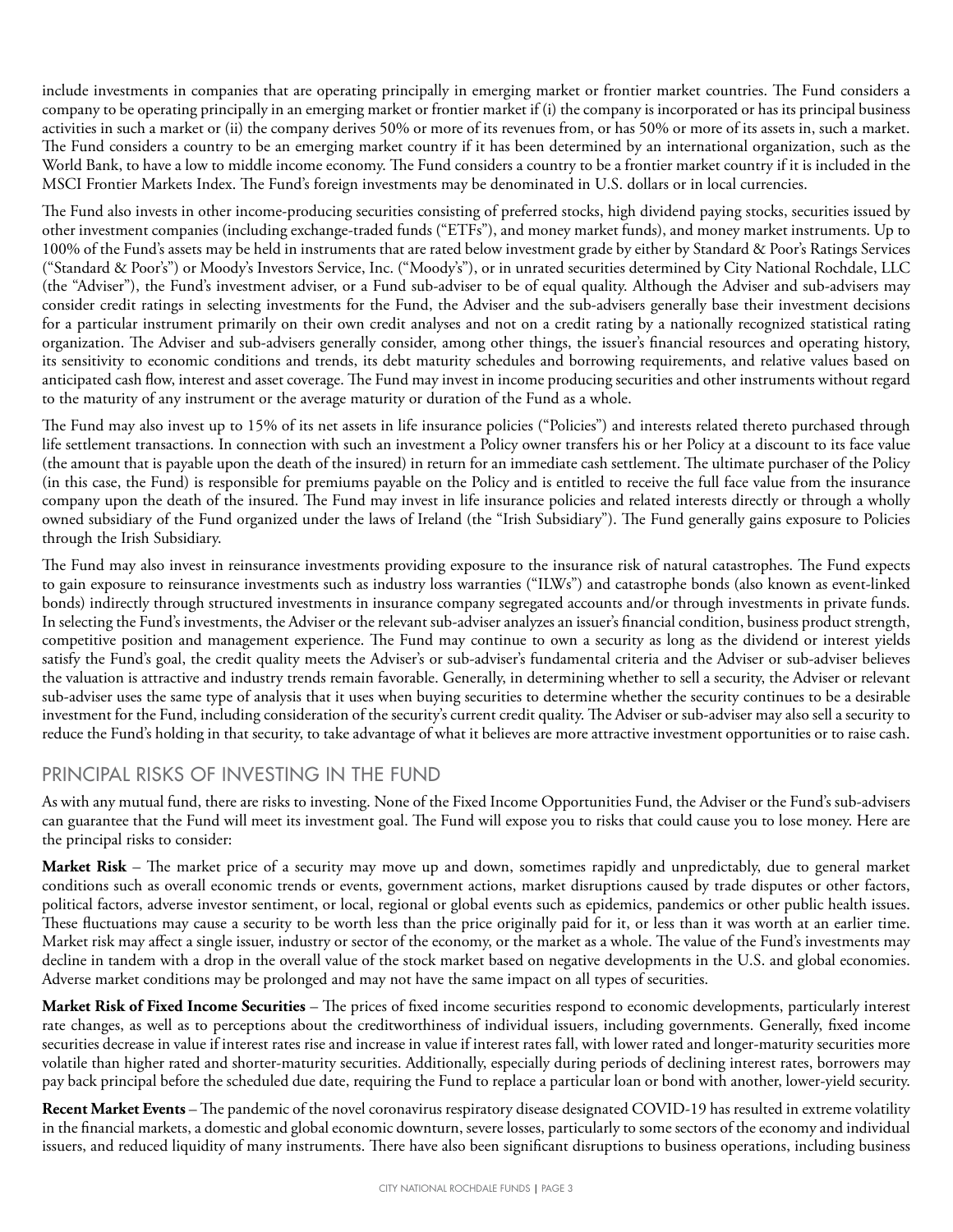closures; strained healthcare systems; disruptions to supply chains and employee availability; large fluctuations in consumer demand; and widespread uncertainty regarding the duration and long-term effects of the pandemic. The pandemic may result in domestic and foreign political and social instability, damage to diplomatic and international trade relations, and continued volatility and/or decreased liquidity in the securities markets. Some interest rates are very low and in some cases yields are negative. Governments and central banks, including the Federal Reserve in the United States, are taking extraordinary and unprecedented actions to support local and global economies and the financial markets. This and other government intervention into the economy and financial markets to address the pandemic may not work as intended, particularly if the efforts are perceived by investors as being unlikely to achieve the desired results. Rates of inflation have also recently risen, which could adversely affect economies and markets. In addition, the COVID-19 pandemic, and measures taken to mitigate its effects, could result in disruptions to the services provided to the Fund by its service providers. Other market events like the COVID-19 pandemic may cause similar disruptions and effects.

**Issuers** – The Fund may be adversely affected if the issuers of securities that the Fund holds do not make their principal or interest payments on time. In addition, the Fund may incur costs and may be hindered or delayed in enforcing its rights against an issuer.

**Credit** – Changes in the credit quality rating of a security or changes in an issuer's financial condition can affect the Fund. A default on a security held by the Fund could cause the value of your investment in the Fund to decline. Investments in lower rated bank loans and lower rated debt securities involve higher credit risks. There is a relatively higher risk that the issuer of such loans or debt securities will fail to make timely payments of interest or principal, or go bankrupt. Credit risk may be high for the Fund because it invests in lower rated investment quality fixed income securities.

**Interest Rates** – The value of fixed income securities will fall if interest rates rise. Fixed income securities with longer maturities generally entail greater interest rate risk than those with shorter maturities. The Fund's yield typically moves in the same direction as movements in short-term interest rates, although it does not do so as quickly. Recent and potential future changes in monetary policy made by central banks and governments are likely to impact the level of interest rates.

**High Yield ("Junk") Bonds** – High yield bonds involve greater risks of default, downgrade, or price declines and are more volatile than investment grade securities. Issuers of high yield bonds may be more susceptible than other issuers to economic downturns and are subject to a greater risk that the issuer may not be able to pay interest or dividends and ultimately to repay principal upon maturity. Discontinuation of these payments could have a substantial adverse effect on the market value of the security, and could result in losses for the Fund.

**Privately Placed and Restricted Securities Risk** – Privately placed and restricted securities, including those that are normally purchased pursuant to Rule 144A or Regulation S under the Securities Act of 1933, as amended (the "1933 Act"), may be considered illiquid. Privately placed and restricted securities typically may be resold only to qualified institutional buyers, or in a privately negotiated transaction, or to a limited number of purchasers, or in limited quantities after they have been held for a specified period of time and other conditions are met for an exemption from registration. Because there may be relatively few potential purchasers for such securities, especially under adverse market conditions or in the event of adverse changes in the financial condition of the issuer, the Fund may find it more difficult to sell such securities when it may be advisable to do so or it may be able to sell such securities only at prices lower than if such securities were more widely held and traded. The absence of an active trading market may also make it difficult to determine the fair value of such securities for purposes of computing the Fund's net asset value.

**Life Insurance Policies** – If the Fund is unable to make premium payments on a Policy, the Policy will lapse and the Fund will lose its ownership interest in the Policy. There is currently no established secondary market for Policies, and the Policies are not considered liquid investments by the Fund. If the Fund must sell Policies to meet redemption requests or other cash needs, the Fund may be forced to sell at a loss. In addition, market quotations will not be readily available for the Policies and the Policies will be priced using a fair value methodology adopted by the Trust's Board. The sales price the Fund could receive for a Policy may differ from the Trust's valuation of the Policy. There may be a mismatch of cash flows related to the Fund's investment in Policies (e.g., the Irish Subsidiary may not take in enough new investment and death benefits paid on maturing life settlements to cover premium payments on existing Policies held by the Irish Subsidiary). The longer the insured lives, the lower the Fund's rate of return on the related Policy will be. The underwriter's estimate of the insured's life expectancy may be incorrect. An insurance company may be unable or refuse to pay benefits on a Policy. In addition, the heirs of an insured may challenge the life insurance settlement. Although the Fund intends to only purchase Policies for which the applicable contestability period has expired, it is possible that a Policy may be subject to contest by the insurance company. A Policy is a liability of the issuing life insurance company, and if the life insurance company goes out of business, sufficient funds may not be available to pay that liability.

**Reinsurance Investments** – The return on reinsurance investments is contingent on the non-occurrence of a pre-defined "trigger" event, such as a hurricane or an earthquake of a specific magnitude. There is inherent uncertainty as to whether, when or where natural events will occur. If a trigger event involves losses or other metrics exceeding a specific magnitude specified in the relevant reinsurance instrument, the fund may lose a portion or all of its investment. The fund's reinsurance investments are expected to be illiquid. Certain reinsurance investments may be difficult to value.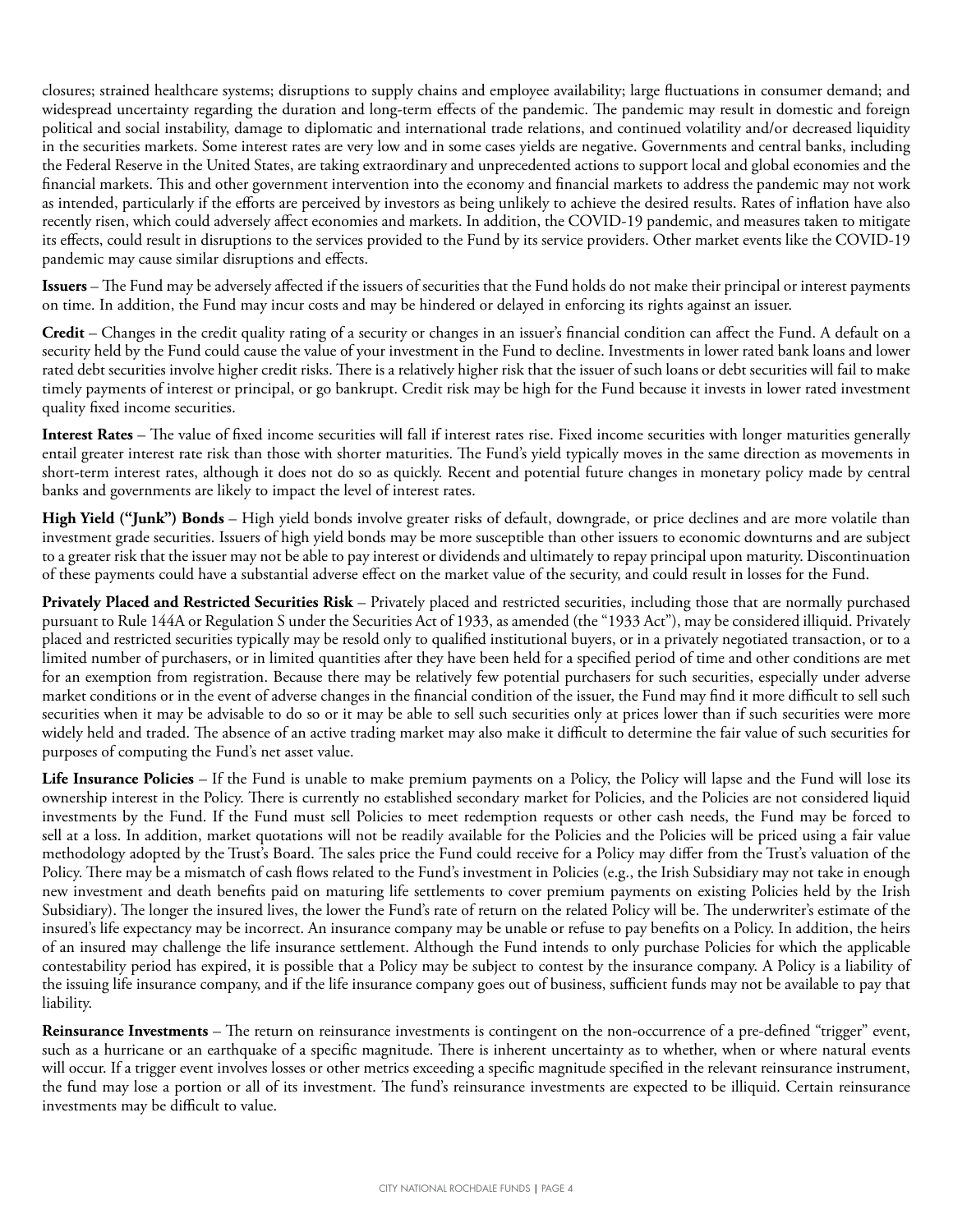ILWs are exposed to catastrophic risks that can lead to binary performance of individual transactions. The probability of the occurrence of events that trigger payouts with respect to ILWs may be difficult to predict. The performance of ILWs depends on determination of industry losses by a recognized third-party assessor. This dependency may cause substantial delays in either releasing the ILW collateral and premium funds to the Fund or paying it to the reinsured party, because the third-party assessor may require time to issue its findings of industry losses.

Catastrophe bonds carry large uncertainties and major risk exposures to adverse conditions. If a trigger event, as defined within the terms of a catastrophe bond, involves losses or other metrics exceeding a specific magnitude in the geographic region and time period specified, the Fund may lose a portion or all of its accrued interest and/or principal invested in such security.

**Market Risk of Equity Securities** – By investing directly or indirectly in stocks, the Fund may expose you to a sudden decline in the share price of a particular portfolio holding or to an overall decline in the stock market. In addition, the Fund's principal market segment may underperform other segments or the market as a whole. The value of your investment in the Fund will fluctuate daily and cyclically based on movements in the stock market and the activities of individual companies in the Fund's portfolio. Common stocks are susceptible to general stock market fluctuations and to volatile increases and decreases in value as market confidence in and perceptions of their issuers change. Preferred stock is subject to the risk that the dividend on the stock may be changed or omitted by the issuer, and that participation in the growth of the issuer may be limited. Preferred stock typically has "preference" over common stock in the payment of distributions and the liquidation of a company's assets, but is subordinated to bonds and other debt instruments. In addition, preferred stock holders generally do not have voting rights with respect to the issuing company.

**Management** – The Fund's performance depends on the Adviser's and sub-advisers' skill in making appropriate investments. As a result, the Fund's investment strategies may not work as intended or otherwise fail to produce the desired results, and the Fund may underperform the markets in which it invests or similar funds.

**Sub-Adviser Allocation** – The Fund's performance is affected by the Adviser's decisions concerning how much of the Fund's portfolio to allocate for management by each of the Fund's sub-advisers or to retain for management by the Adviser.

**Foreign Securities** – Investments in securities of foreign issuers tend to be more volatile than domestic securities because of economic and social conditions abroad, political developments, and changes in the regulatory environments of foreign countries. Changes in currency rates and exchange control regulations, and the imposition of sanctions, withholding taxes on income, confiscations, trade restrictions (including tariffs) and other government restrictions by the United States and/or other governments may adversely affect the value of the Fund's investments in foreign securities. There may be less government supervision of foreign markets. As a result, foreign issuers may not be subject to the uniform accounting, auditing, and financial reporting standards and practices applicable to domestic issuers, and there may be less publicly available information about foreign issuers. Foreign securities may be less liquid and more difficult to value than domestic securities.

**Emerging Market Securities** – Many of the risks with respect to foreign securities are more pronounced for investments in developing or emerging market countries. Emerging market countries may have more government exchange controls, more volatile interest and currency exchange rates, less market regulation, and less developed and less stable securities markets and economic, political, and legal systems than those of more developed countries. There may be less publicly available and reliable information about issuers in emerging markets than is available about issuers in more developed markets. In addition, emerging market countries may experience high levels of inflation and may have less liquid securities markets and less efficient trading and settlement systems. Their economies also depend heavily upon international trade and may be adversely affected by protective trade barriers and the economic and political conditions of their trading partners. In addition, there may be restrictions on investments in Chinese companies. For example, the President of the United States signed an Executive Order in 2021 prohibiting U.S. persons from purchasing or investing in publicly-traded securities of companies identified by the U.S. Government as "Chinese Military-Industrial Complex Companies." The list of such companies can change from time to time, and as a result of forced selling or an inability to participate in an investment the Adviser or a sub-adviser otherwise believes is attractive, the Fund may incur losses.

**Frontier Market Securities** – Frontier market countries are a sub-set of emerging market countries the capital markets of which are less developed, generally less liquid and have lower market capitalization than those of the more developed, "traditional" emerging markets but which still demonstrate a relative market openness to and accessibility for foreign investors. Frontier market countries generally have smaller economies and even less developed capital markets with relatively newer and less tested regulatory and legal systems than traditional emerging markets, and, as a result, the risks discussed above with respect to emerging markets are magnified in frontier market countries. Securities issued by borrowers in frontier market countries are often subject to extreme price volatility and illiquidity and effects stemming from government ownership or control of parts of private sector and of certain companies; trade barriers, exchange controls, managed adjustments in relative currency values and other protectionist measures imposed or negotiated by the countries with which frontier market countries trade; and relatively new and unsettled securities laws.

**Liquidity** – Bank loans, high yield bonds, floating rate securities and lower rated securities may experience illiquidity, particularly during certain periods of financial or economic distress, causing the value of the Fund's investments to decline. It may be more difficult for the Fund to sell its investments when they are less liquid or illiquid, and the Fund may receive less than expected. Additionally, one or more of the instruments in which the Fund invests may be permanently illiquid in nature and market prices for these instruments are unlikely to be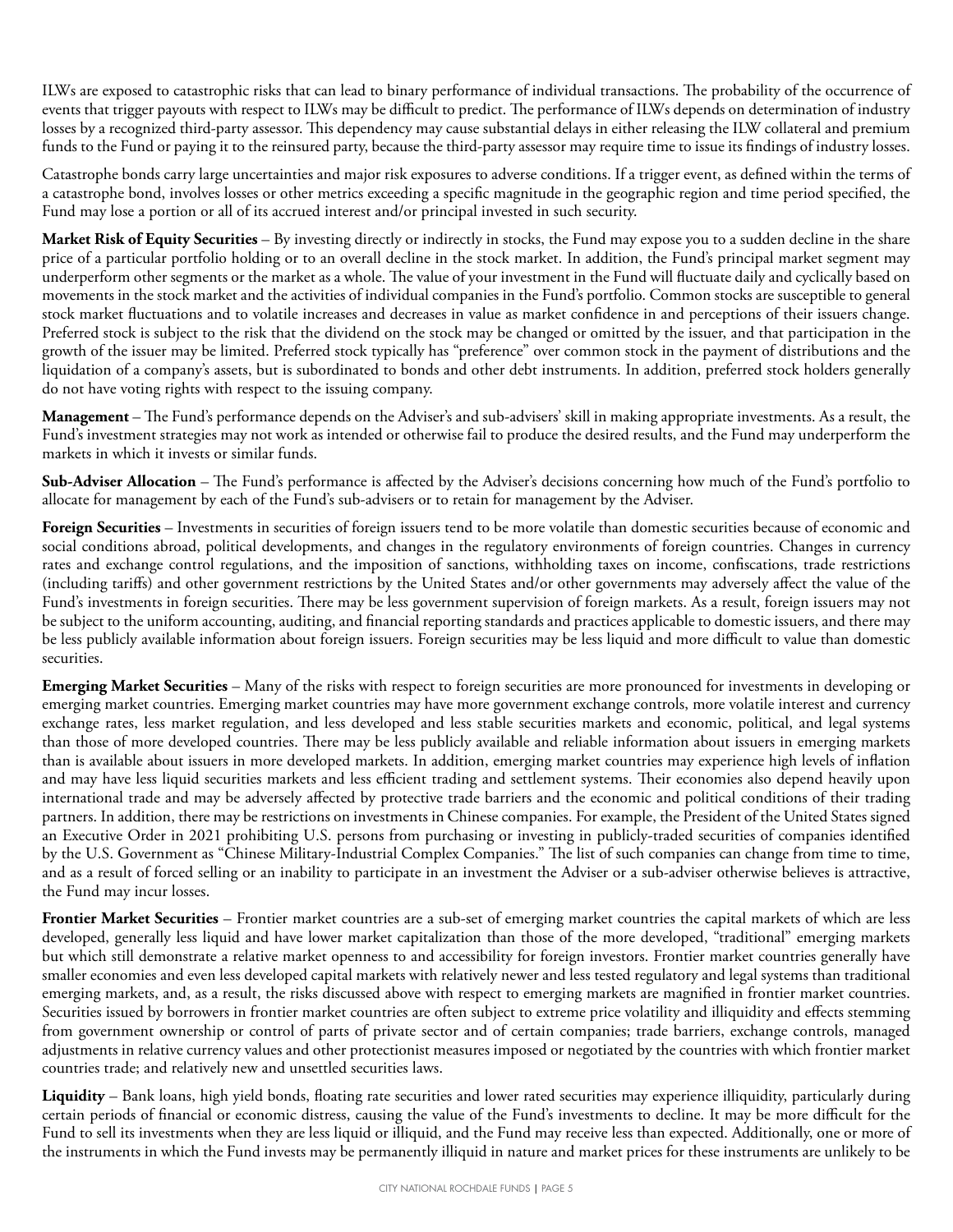readily available at any time. In the absence of readily available market prices or, as is expected to be the case for certain illiquid asset-backed investments, the absence of any pricing service or observable pricing inputs, the valuation process will depend on the evaluation of factors such as prevailing interest rates, creditworthiness of the issuer, the relative value of the cash flows represented by the underlying assets and other factors. The sales price the Fund may receive for an illiquid security may differ from the Fund's valuation of the illiquid security.

**Foreign Currency** – As long as the Fund holds a foreign security, its value will be affected by the value of the local currency relative to the U.S. dollar. The value of a foreign currency may decline in relation to the U.S. dollar while the Fund holds securities denominated in such currency, and currency conversion costs and currency fluctuations could erase investment gains or add to investment losses. Currency exchange rates can be volatile and can be affected by, among other factors, the general economics of a country or the actions of the United States or foreign governments or central banks. U.S. dollar-denominated securities of foreign issuers may also be affected by currency risk, as the value of these securities may also be affected by changes in the issuer's local currency. The Fund may be unable or may choose not to hedge its foreign currency exposure.

**Extension** – Rising interest rates can cause the average maturity of the Fund's holdings of mortgage-backed, asset-backed and other passthrough securities to lengthen unexpectedly due to a drop in prepayments. This would increase the sensitivity of the Fund to rising rates and the potential for price declines of portfolio securities.

**Prepayments** – As a general rule, prepayments of principal of loans underlying mortgage-backed, asset-backed or other pass-through securities increase during a period of falling interest rates and decrease during a period of rising interest rates. In periods of declining interest rates, as a result of prepayments the Fund may be required to reinvest its assets in securities with lower interest rates. In periods of increasing interest rates, the securities subject to prepayment risk held by the Fund may exhibit price characteristics of longer-term debt securities.

**Investment through Irish Subsidiary** – The Fund may invest in Policies by investing in the Irish Subsidiary. The Irish Subsidiary is not an investment company registered under the Investment Company Act of 1940, as amended (the "1940 Act"), and unless otherwise noted in this Prospectus and the SAI, is not subject to all of the investor protections of the 1940 Act and other U.S. regulations. Changes in the laws of the United States and/or Ireland could affect the ability of the Fund and/or the Irish Subsidiary to operate as described in this Prospectus and the SAI and could negatively affect the Fund and its shareholders. The Irish Subsidiary (unlike the Fund) may invest an unlimited portion of its net assets in Policies. However, the Irish Subsidiary otherwise is subject to the Fund's investment restrictions and other policies.

**Irish Subsidiary Tax Matters** – Under current IRS guidance, Policy proceeds paid by a U.S. insurance company to a foreign corporation such as the Irish Subsidiary are generally subject to U.S. federal income tax withholding at a 30% rate. The Irish Subsidiary intends to qualify for benefits under the U.S.-Ireland income tax treaty which would include an exemption from such withholding. There is a risk, however, that a U.S. insurance company issuer may not respect the claimed treaty benefits and may withhold the 30% tax on the proceeds paid to the Irish Subsidiary. In such a case, the Irish Subsidiary may be able to obtain a refund from the IRS.

Any changes to the U.S.-Ireland tax treaty, U.S. or Ireland law, or the manner in which the treaty and such laws are applied to the Irish Subsidiary or the Fund, may have an adverse tax effect on the Irish Subsidiary, the Fund and its shareholders.

**LIBOR Risk** – Many financial instruments, financings or other transactions to which the Fund may be a party use or may use a floating rate based on the London Interbank Offered Rate ("LIBOR"). In July 2017, the Financial Conduct Authority, the United Kingdom's financial regulatory body, announced that after 2021 it will cease its active encouragement of banks to provide the quotations needed to sustain LIBOR. In March 2021, the administrator of LIBOR announced a delay in the phase out of the majority of U.S. Dollar LIBOR publications until June 30, 2023, although the remainder of LIBOR publications ended on December 31, 2021. The unavailability and/ or discontinuation of LIBOR could have adverse impacts on newly issued financial instruments and existing financial instruments that reference LIBOR. While some instruments may contemplate a scenario in which LIBOR is no longer available by providing for an alternative rate setting methodology, not all instruments may have such provisions and there is uncertainty regarding the effectiveness of any alternative methodology. In addition, the unavailability or replacement of LIBOR may affect the value, liquidity or return on certain Fund investments and may result in costs incurred in connection with closing out positions and entering into new trades. The potential effect of the transition away from LIBOR on the Fund or the financial instruments in which the Fund invests cannot yet be determined and may adversely affect the Fund's performance or net asset value.

**Bank Loans** – The Fund may invest in U.S. and non-U.S. bank loans. Bank loans are not traded on an exchange and purchasers and sellers of bank loans generally rely on market makers, typically the administrative agent under a bank loan, to effect private sales transactions. As a result, bank loans may have relatively less liquidity than other types of fixed income assets, and the Fund may be more likely to incur losses on the sale of bank loans than on other, more liquid, investments.

Loan instruments may not be readily marketable and may be subject to restrictions on resale. In some cases, negotiations involved in disposing of loans may require weeks to complete. Thus, transactions in loan instruments may take longer than seven days to settle. This could pose a liquidity risk to the Fund and, if the Fund's exposure to such investments is substantial, could impair the Fund's ability to meet shareholder redemptions in a timely manner.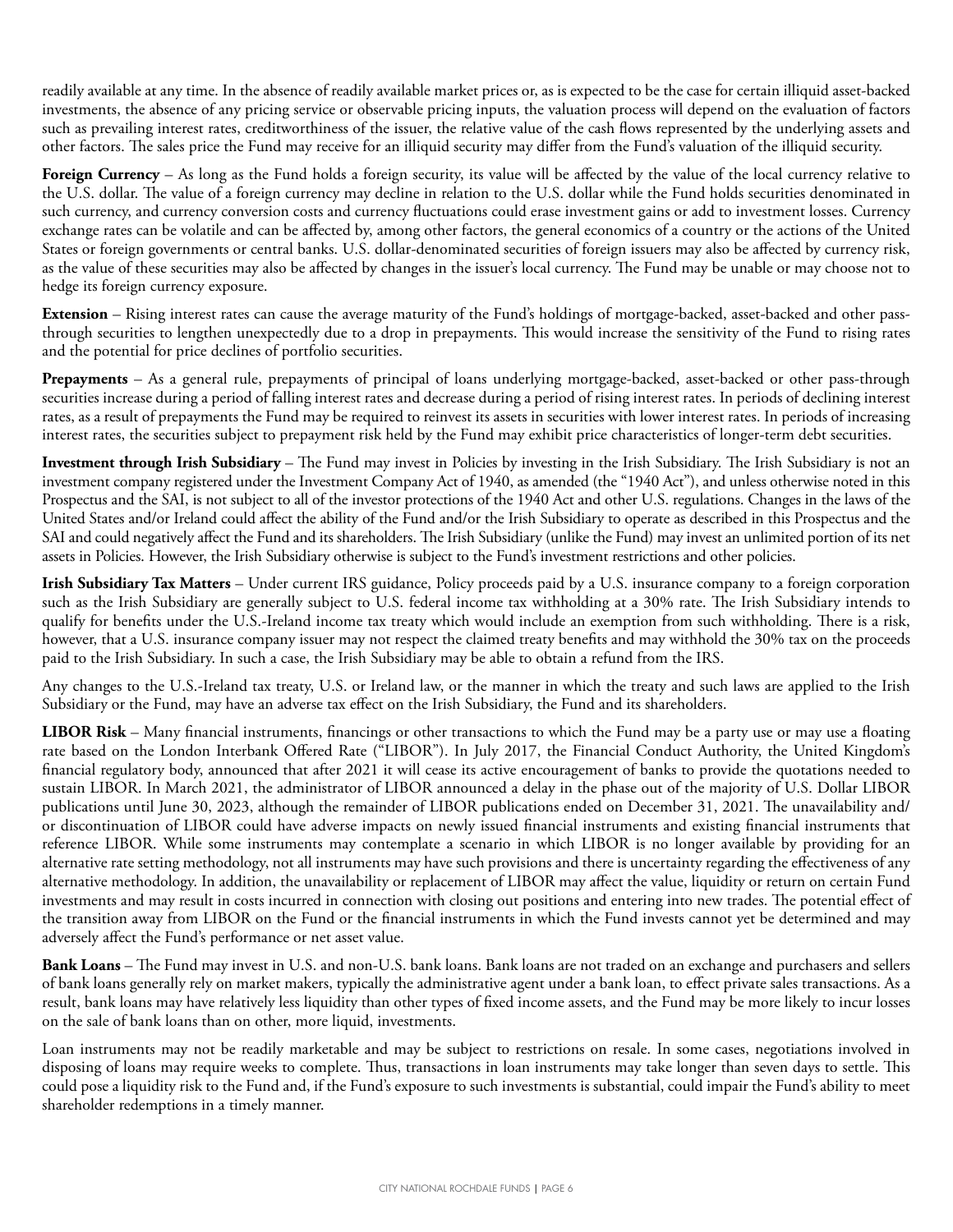The Fund's investments in non-U.S. bank loans are subject to additional risks including future unfavorable political and economic developments, possible withholding taxes on interest income, seizure or nationalization of foreign deposits, currency controls, interest limitations, or other governmental restrictions which might affect the payment of principal or interest on the bank loans held by the Fund.

**Collateralized Loan Obligations** – CLOs are securities backed by an underlying portfolio of loan obligations. CLOs issue classes or "tranches" that vary in risk and yield and may experience substantial losses due to actual defaults, decrease in market value due to collateral defaults and removal of subordinate tranches, market anticipation of defaults and investor aversion to CLO securities as a class. The risks of investing in CLOs depend largely on the tranche invested in and the type of the underlying loans in the tranche of the CLO in which the Fund invests. CLOs also carry risks including, but not limited to, interest rate risk and credit risk, which are described herein. For example, a liquidity crisis in the global credit markets could cause substantial fluctuations in prices for leveraged loans and high-yield debt securities and limited liquidity for such instruments. When the Fund invests in CLOs, in addition to directly bearing the expenses associated with its own operations, it may bear a pro rata portion of the CLO's expenses.

**ETFs** – ETFs typically trade on securities exchanges and their shares may, at times, trade at a premium or discount to their net asset values. In addition, an ETF may not replicate exactly the performance of the benchmark index or group of indices it seeks to track for a number of reasons, including transaction costs incurred by the ETF, the temporary unavailability of certain index securities in the secondary market or discrepancies between the ETF and the index with respect to the weighting of securities or the number of securities held.

By investing in the Fund, shareholders indirectly bear fees and expenses charged by the ETFs in which the Fund invests, in addition to the Fund's direct fees and expenses. Further, the Fund is subject to the effects of the business and regulatory developments that affect ETFs and the investment company industry generally.

**Closed-End Funds** – Unlike conventional mutual funds which continually offer new shares for sale to the investing public, CEFs are exchange-traded and issue only a limited number of shares. CEFs may trade at a discount or premium to their net asset value and may trade at a larger discount or smaller premium subsequent to purchase by the Fund. In addition, CEFs may trade infrequently, with small volume, which may make it difficult for the Fund to buy and sell shares. Also, CEFs are allowed to invest in a greater amount of illiquid securities than mutual funds, and CEFs may employ leverage to a greater extent than mutual funds.

**Financial Services Firms** – The Fund invests in obligations of financial services firms, including those of banks. Changes in economic conditions and government regulations can significantly affect these issuers.

**Tax Matters** – To qualify for treatment as a regulated investment company ("RIC") under the Internal Revenue Code of 1986, as amended (the "Code"), the Fund must meet certain requirements including requirements regarding the composition of its income. Any income the Fund derives from direct investments in Policies may be considered non-qualifying income and must be limited, along with investments in any other non-qualifying sources, to a maximum of 10% of the Fund's gross income in any fiscal year. In addition, the Fund may invest in Policies through the Irish Subsidiary. The Irish Subsidiary is treated as a "controlled foreign corporation" (a "CFC") for U.S. federal income tax purposes. The Fund has obtained an opinion of counsel, based on representations from the Fund and the Irish Subsidiary, that actual distributions made to the Fund by the Irish Subsidiary will, more likely than not, be treated as qualifying income. As a result, either of direct investments in Policies or of investments through the Irish Subsidiary, the Fund might generate more non-qualifying income than anticipated, might not be able to generate qualifying income in a particular fiscal year at levels sufficient to limit its non-qualifying income to 10% of the Fund's gross income, or might not be able to determine the percentage of qualifying income it derives for a taxable year until after year-end. If the Fund fails to meet this 10% requirement, the Fund might not be eligible for treatment as a RIC, in which case it would be subject to federal income tax on its net income at the regular corporate rate. Alternatively, if the Fund fails to meet the 10% requirement, the Fund might be able to pay a tax equal to the amount of the non-qualifying income to the extent it exceeds one-ninth of the Fund's qualifying income. The tax treatment of the Policies and the Fund's investments in the Irish Subsidiary may be adversely affected by future legislation, Treasury Regulations and/or guidance issued by the IRS that could, among other things, affect the character, timing and/or amount of the Fund's taxable income or gains and of distributions made by the Fund.

**Underlying Funds** – To the extent the Fund invests in other funds, the risks associated with investing in the Fund are closely related to the risks associated with the securities and other investments held by the underlying funds. The ability of the Fund to achieve its investment goal depends in part upon the ability of the underlying funds to achieve their investment goals. The underlying funds may not achieve their investment goals. In addition, by investing in the Fund, shareholders indirectly bear fees and expenses charged by the underlying funds in addition to the Fund's direct fees and expenses. Further, the Fund is subject to the effects of the business and regulatory developments that affect these underlying funds and the investment company industry generally.

**Volatility** – Because of the speculative nature of the income securities in which the Fund invests, the Fund may fluctuate in price more than other bond and income funds.

Portfolio Turnover - The Fund will sell a security when its portfolio managers believe it is appropriate to do so, regardless of how long the Fund has owned that security. Buying and selling securities generally involves some expense to the Fund, such as commissions paid to brokers and other transaction costs. By selling a security, the Fund may realize taxable capital gains that it will subsequently distribute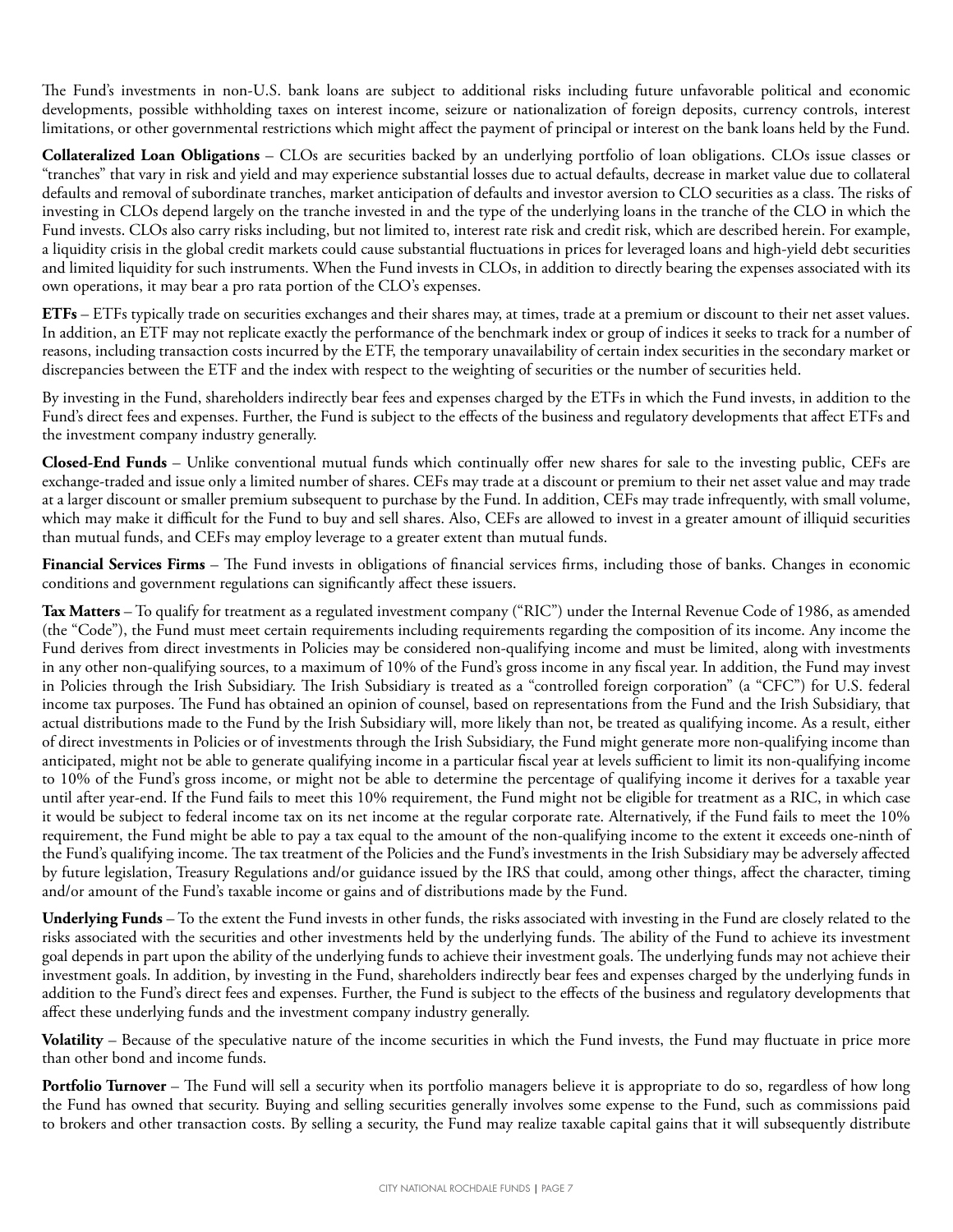to shareholders. Generally speaking, the higher the Fund's annual portfolio turnover, the greater its brokerage costs and the greater the likelihood that it will realize taxable capital gains. Increased brokerage costs may adversely affect the Fund's performance. Annual portfolio turnover of 100% or more is considered high.

**Rating Agencies** – Credit ratings are issued by rating agencies, which are private entities that provide ratings of the credit quality of debt obligations. A credit rating is not an absolute standard of quality, but rather a general indicator that reflects only the views of the originating rating agency. If a rating agency revises downward or withdraws its rating of a security in which the Fund invests, that security may become less liquid or may lose value. Rating agencies are subject to an inherent conflict of interest because they are often compensated by the issuers of the securities they rate.

**Defensive Investments** – During unusual economic or market conditions, or for temporary defensive or liquidity purposes, the Fund may invest up to 100% of its assets in cash or cash equivalents that would not ordinarily be consistent with the Fund's investment goal.

**Redemptions** – The Fund may experience heavy redemptions, particularly during periods of declining or illiquid markets, that could cause the Fund to liquidate its assets at inopportune times or at a loss or depressed value. Redemption risk is greater to the extent that the Fund has investors with large shareholdings, short investment horizons, or unpredictable cash flow needs.

**Cybersecurity Risk** – Cybersecurity incidents may allow an unauthorized party to gain access to Fund assets, customer data (including private shareholder information), or proprietary information, or cause the Fund, the Adviser, the sub-advisers, and/or other service providers (including custodians, sub-custodians, transfer agents and financial intermediaries) to suffer data breaches, data corruption or loss of operational functionality. In an extreme case, a shareholder's ability to exchange or redeem Fund shares may be affected. Issuers of securities in which the Fund invests are also subject to cybersecurity risks, and the value of those securities could decline if the issuers experience cybersecurity incidents.

**Conflicts of Interest** – The Adviser and its affiliates are engaged in a variety of businesses and have interests other than that of managing the Fund. The broad range of activities and interests of the Adviser and its affiliates gives rise to actual, potential and perceived conflicts of interest that could affect the Fund and its shareholders.

An investment in the Fund is not a deposit of City National Bank or Royal Bank of Canada and is not insured or guaranteed by the Federal Deposit Insurance Corporation or any other government agency.

#### **PERFORMANCE**

The Fund's predecessor, the Rochdale Fixed Income Opportunities Portfolio, commenced operations on July 1, 2009, as a series of Rochdale Investment Trust, a Delaware statutory trust (the "Predecessor Fund"). The Fixed Income Opportunities Fund commenced operations on March 29, 2013, and offered shares of the Fund for public sale on April 1, 2013, after the reorganization of the Predecessor Fund into the Fixed Income Opportunities Fund. The Fund has adopted an investment goal and investment strategies and policies substantially similar to those of the Predecessor Fund.

The bar chart and the performance table that follow illustrate some of the risks and volatility of an investment in the Fixed Income Opportunities Fund by showing the changes in the Fund's performance from year to year and by showing the Fund's average annual total returns for the indicated periods. Of course, the Fund's past performance does not necessarily indicate how the Fixed Income Opportunities Fund will perform in the future. Call (888) 889-0799 or visit www.citynationalrochdalefunds.com to obtain updated performance information.

In the bar chart and the performance table, the performance results prior to March 29, 2013, are for the Predecessor Fund. Class N shares of the Fixed Income Opportunities Fund and the Predecessor Fund shares would have substantially similar annual returns because the shares are invested in the same portfolio of securities. Unless otherwise indicated, the bar chart and the performance table assume reinvestment of dividends and distributions.

This bar chart shows the performance of the Fixed Income Opportunities Fund's Class N shares based on a calendar year.

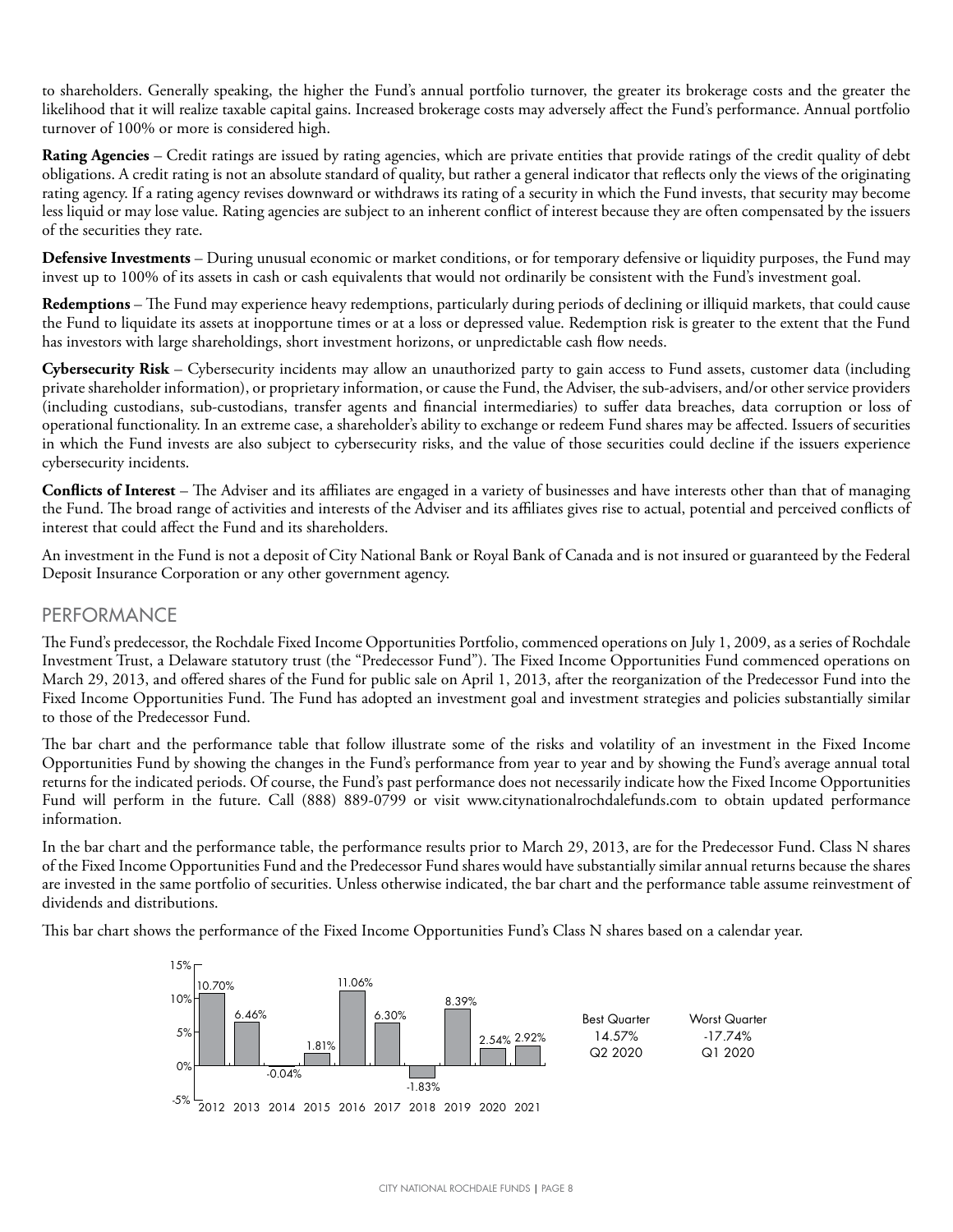This table shows the average annual total returns of each class of the Fixed Income Opportunities Fund for the periods ended December 31, 2021. The table also shows how the Fund's performance compares with the returns of indices comprised of investments similar to those held by the Fund.

#### **Average Annual Total Returns**

| (for the periods ended December 31, 2021)                                                                                                                                                         | One Year  | Five Years | Ten Years |
|---------------------------------------------------------------------------------------------------------------------------------------------------------------------------------------------------|-----------|------------|-----------|
| $Class N^{(1)}$                                                                                                                                                                                   |           |            |           |
| Return Before Taxes                                                                                                                                                                               | 2.92%     | 3.61%      | 4.75%     |
| Return After Taxes on Distributions                                                                                                                                                               | 0.58%     | 1.16%      | 2.25%     |
| Return After Taxes on Distributions and Sale of Fund Shares                                                                                                                                       | 1.79%     | 1.71%      | 2.58%     |
| Bloomberg Global Aggregate Credit Corporate Total Return Index Hedged USD <sup>(2)</sup><br>(Reflects no deduction for fees, expenses or taxes)                                                   | $-0.07\%$ | 5.03%      | 5.20%     |
| Bloomberg U.S. Aggregate Bond Index<br>(Reflects no deduction for fees, expenses or taxes)                                                                                                        | $-1.54%$  | 3.57%      | 2.90%     |
| Blended Index - 40/35/25 hybrid of the following three indices:                                                                                                                                   | $-0.13\%$ | 3.89%      | 4.54%     |
| Bloomberg Multiverse Total Return Index Value Hedged USD<br>S&P Global Leveraged Loan Index<br>Bloomberg Emerging Markets High Yield Index<br>(Reflects no deduction for fees, expenses or taxes) |           |            |           |

(1) Performance shown for periods prior to March 29, 2013, reflects that of the Predecessor Fund's Class N shares.

(2) Previously, the Fund's performance was compared to the Bloomberg U.S. Aggregate Bond Index as its primary benchmark. The Trust has elected to compare the Fund's performance to the Bloomberg Global Aggregate Credit Corporate Total Return Index Hedged USD, as the Adviser believes that this index is more aligned with the Fund's investment strategy.

After-tax returns are calculated using the historical highest individual federal marginal income tax rates and do not reflect the impact of state and local taxes. Actual after-tax returns depend on an investor's tax situation and may differ from those shown. The after-tax returns shown are not relevant to investors who hold their Fund shares through tax-deferred arrangements, such as 401(k) plans or individual retirement accounts.

#### INVESTMENT ADVISER

City National Rochdale, LLC

#### SUB-ADVISERS

Alcentra Limited

Alcentra NY, LLC

AllFinancial Partners II, LLC

Ashmore Investment Management Limited

Federated Investment Management Company

Seix Investment Advisors LLC

T. Rowe Price Associates, Inc.

#### PORTFOLIO MANAGERS

Thomas H. Ehrlein, the Adviser's Director, Portfolio and Alternative Analytics Group, and Charles Luke, Managing Director and Senior Portfolio Manager of the Adviser, are primarily responsible for the day-to-day management of the Fund. Messrs. Ehrlein and Luke have served as portfolio managers for the Fund since May 2020.

#### PURCHASE AND SALE OF FUND SHARES

The Class N shares of the Fund are available to individual investors, partnerships, corporations and other accounts, including separately managed accounts advised by the Adviser, and certain tax-deferred retirement plans (including 401(k) plans, employer-sponsored 403(b) plans, 457 plans, profit sharing and money purchase pension plans, defined benefit plans and non-qualified deferred compensation plans) held in plan level or omnibus accounts. Shares of the Fixed Income Opportunities Fund may be purchased, redeemed or exchanged through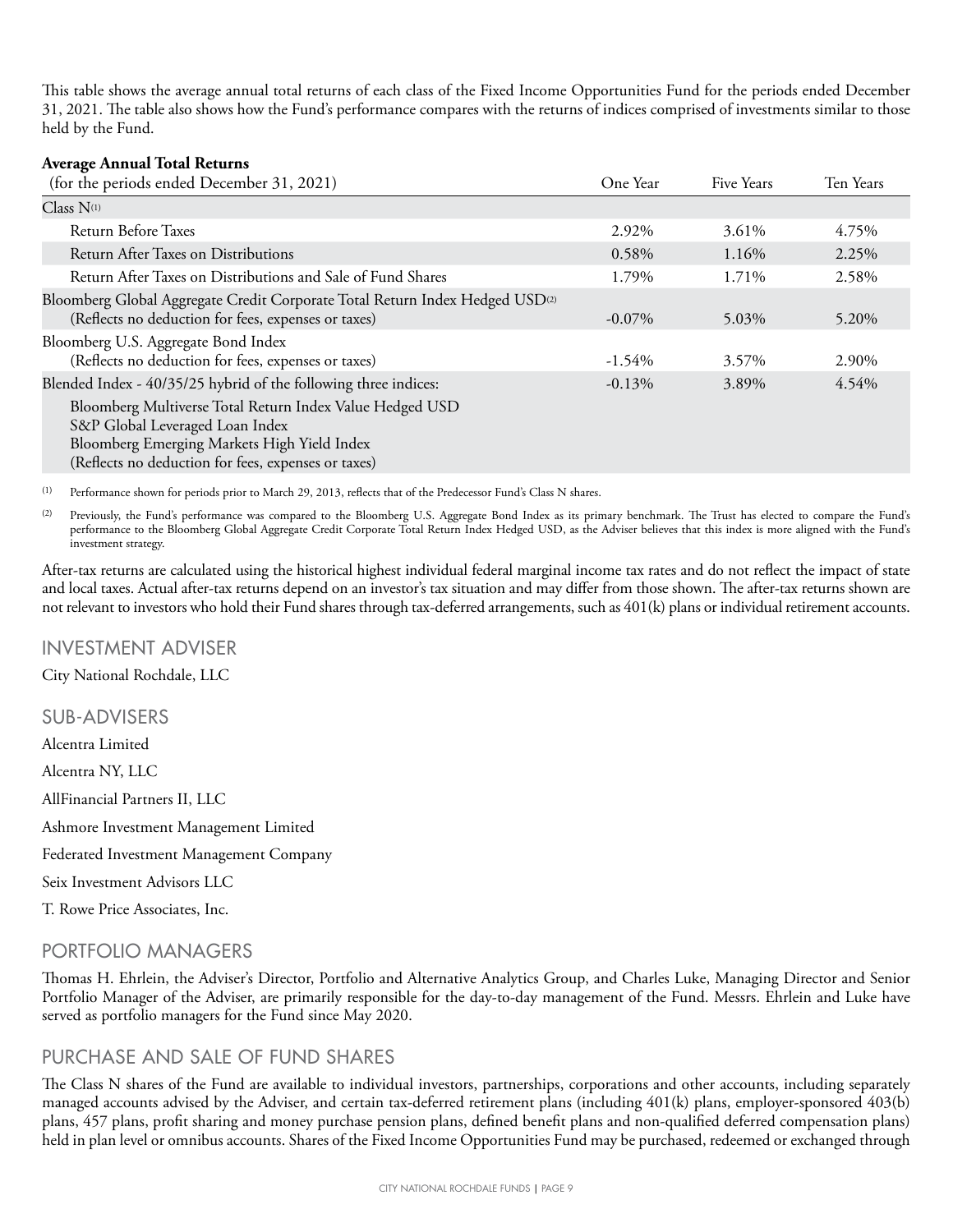the Fund's transfer agent or through an approved broker-dealer or other financial institution (each an "Authorized Institution"). There are no minimum purchase or minimum shareholder account balance requirements for Class N shares of the Fund; however, you will have to comply with any purchase and account balance minimums of your Authorized Institution. The Fund may require each Authorized Institution to meet certain aggregate investment levels before it may open an account with the Fund on behalf of its customers. Contact your Authorized Institution for more information.

The shares of the Fixed Income Opportunities Fund are redeemable on any day that the NYSE is open for business. Contact the Fund's transfer agent at 1-866-209-1967 or your Authorized Institution for instructions on how you may redeem or exchange shares of the Fund. Your Authorized Institution may charge a fee for its services, in addition to the fees charged by the Fund.

#### TAX INFORMATION

The Fixed Income Opportunities Fund intends to make distributions that may be taxed as ordinary income or capital gains.

Supplemental tax reporting information concerning the City National Rochdale Funds is posted online at www.citynationalrochdalefunds. com under the "Important Tax Information" tab.

#### PAYMENTS TO BROKER-DEALERS AND OTHER FINANCIAL INTERMEDIARIES

If you purchase the Fixed Income Opportunities Fund through a broker-dealer or other financial intermediary (such as a bank), the Fund and its related companies may pay the intermediary for the sale of Fund shares and related services. These payments may create a conflict of interest by influencing the broker-dealer or other intermediary and your salesperson to recommend the Fund over another investment. Ask your salesperson or visit your financial intermediary's web site for more information.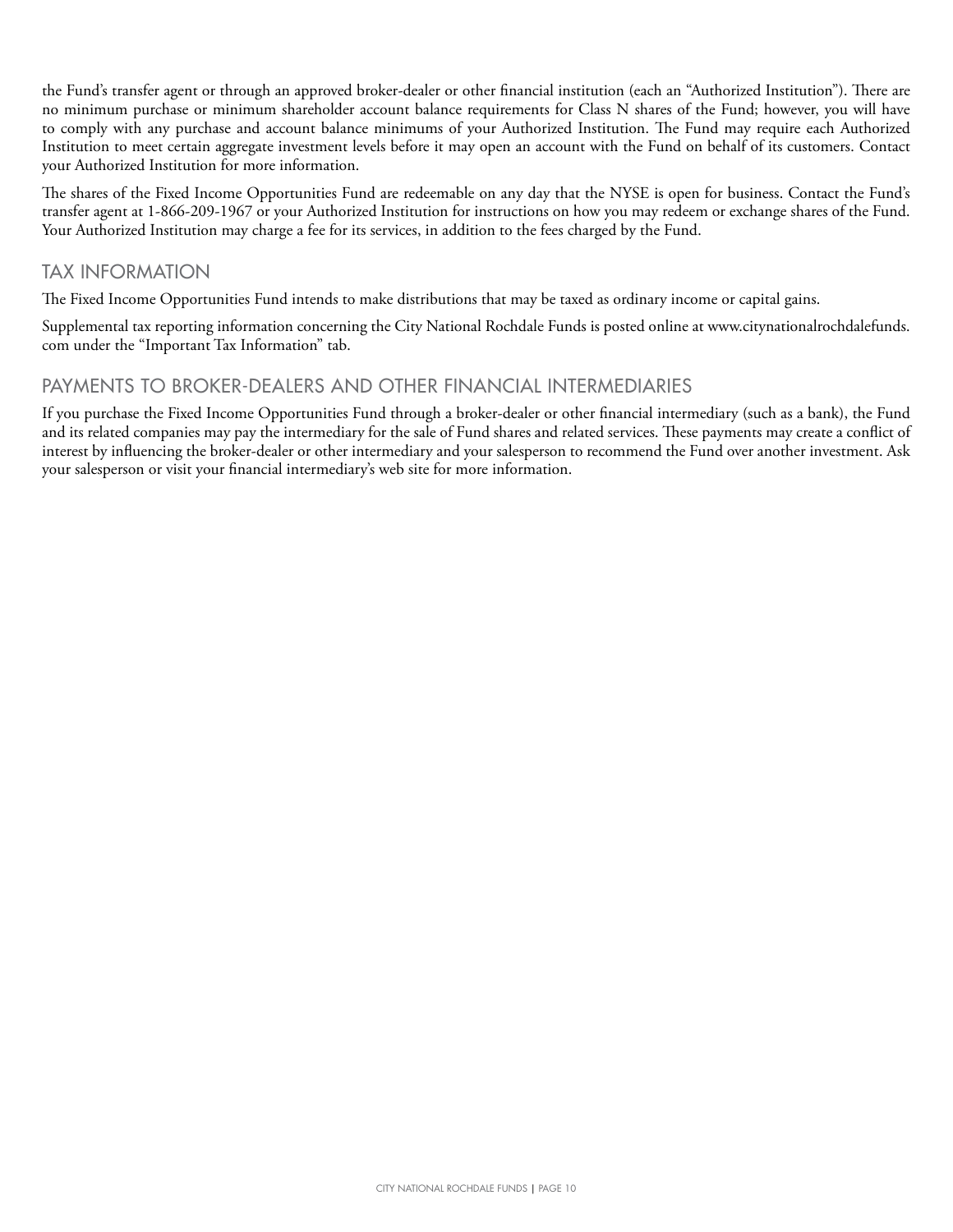*This page intentionally left blank.*